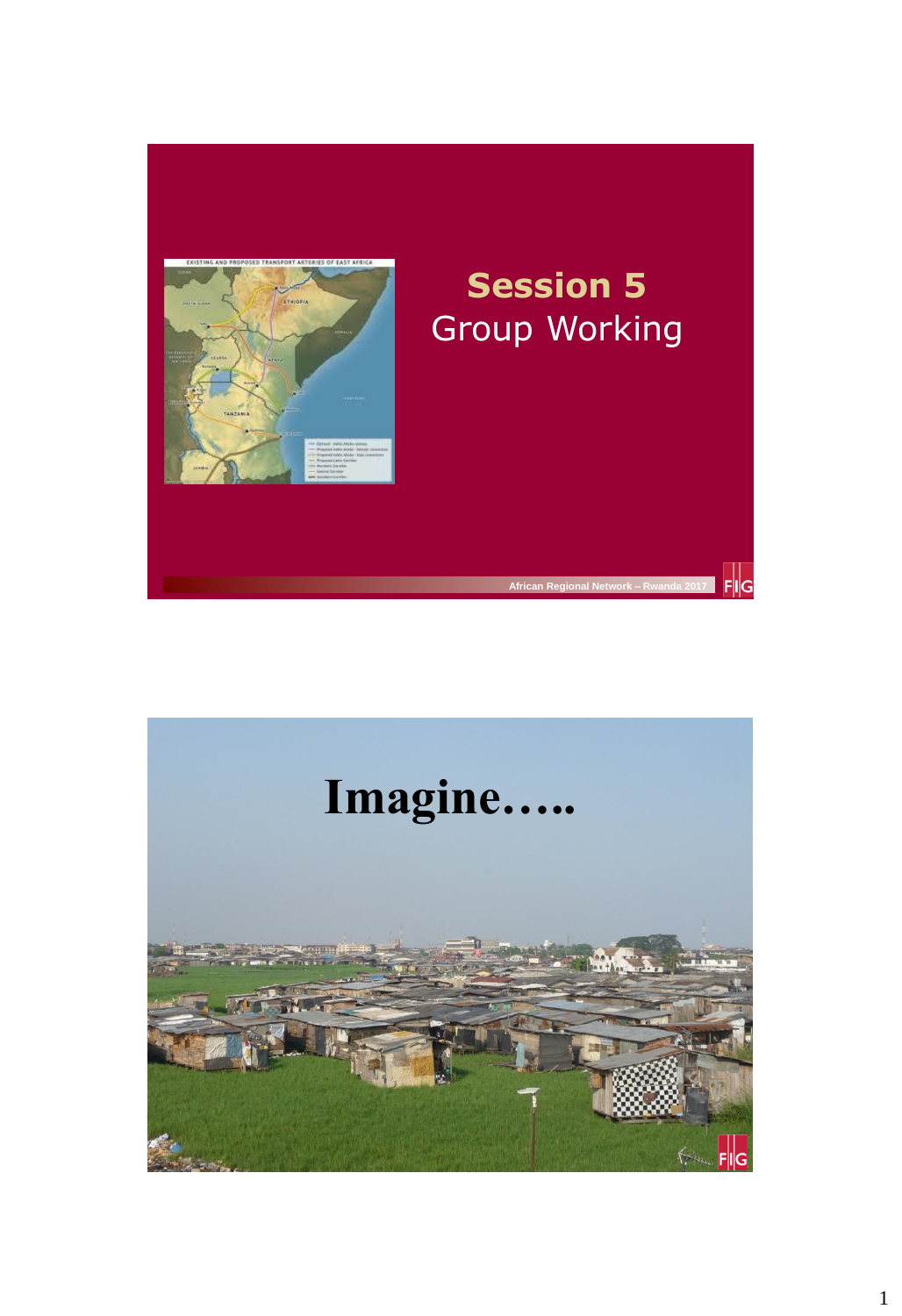

# **Your Vision**

- The landscape in front of you is the edge of a major city, and
- you are tasked to lead the 'set-up' for stakeholder engagement for an infrastructure project
- What do you see as **desirable** engagement method over the
	- Next 18 months, and
	- Ongoing over the life of the implementation/ construction project (say next 5 years)

## **Your Infrastructure Asset Group**

 **African Regional Network – Rwanda 2017** 



#### 6 Infrastructure headings

- Roads, Railways, Airports,
- Water & Sewers, Renewable energy, and
- Telecom & digital infrastructure

#### Bear in mind that

- Infrastructure crosses the urban and rural areas, and
- Sustainable cities needs resilient rural areas

 **African Regional Network – Rwanda 2017** 

 $F||G$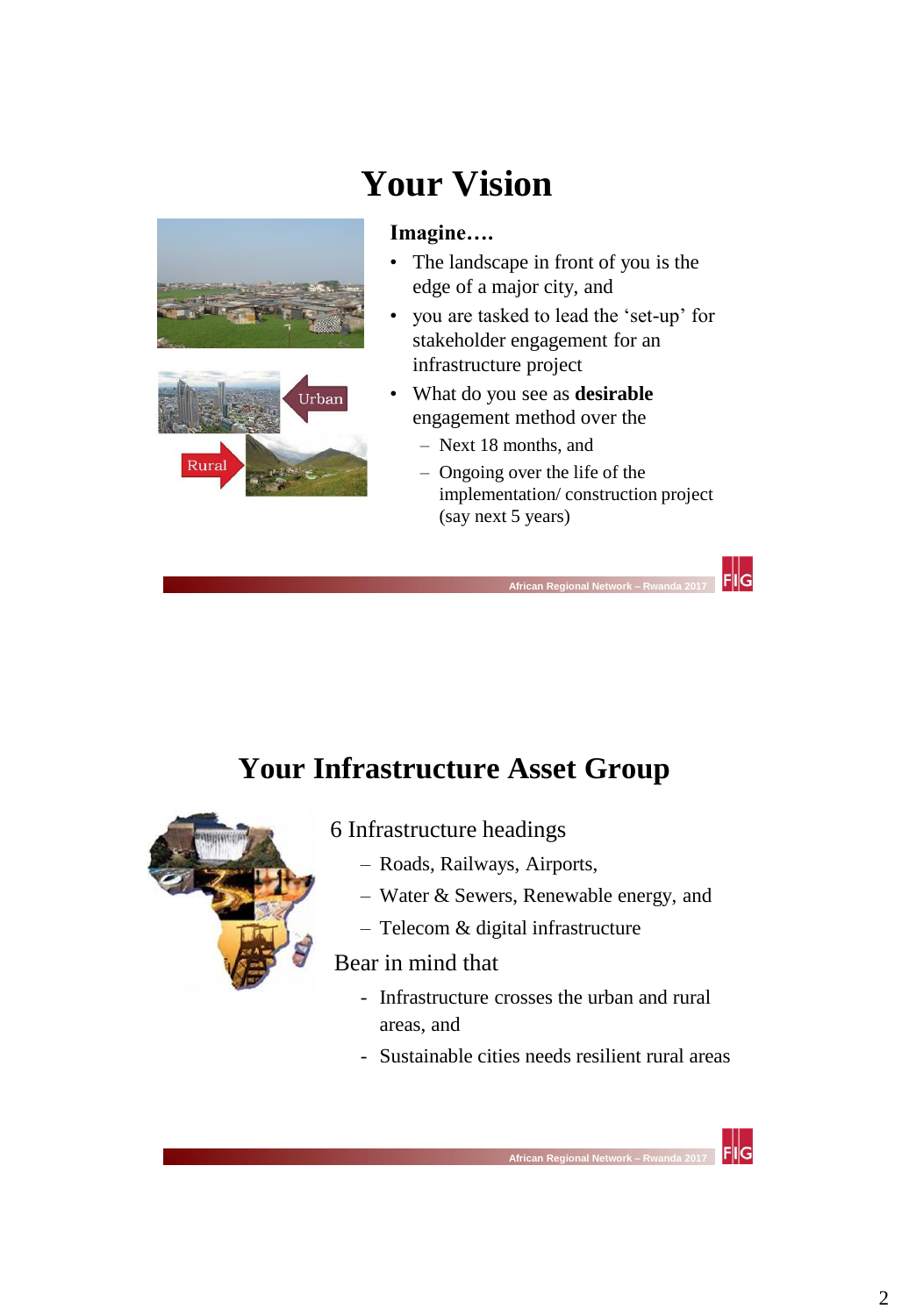## **What- We've Heard**



- **Power of urbanisation:** Urban & Rural relationship interlinked by SDG11
- **Places & People:** Infrastructure as a driver of growth (UNECA)
- **People & Professional Development:** Your leadership in soft and technical skills
- **Places & Power:** role of policy and implementation, leadership role from member associations in good land governance
- **Partnerships:** land Professionals making a difference

 $\frac{1}{2}$  FIIG

### **ARN Focus 2017**

 **African Regional Network – Rwanda 2017** 

Recall our workshop Objective and focus

- **Focus on:** provision of social and physical networked assets maintaining the interlinkage of the urban and rural areas
- **Outline:** the LP's skill to enable and lead,
	- To highlight our professional technical skills and soft skills
	- To lead and promote the implementation of infrastructure projects
- *To develop an outline stakeholder engagement methodology that is capable of informing appropriate practices and disseminated by member associations*

**For the benefit of society**

 **African Regional Network – Rwanda 2017**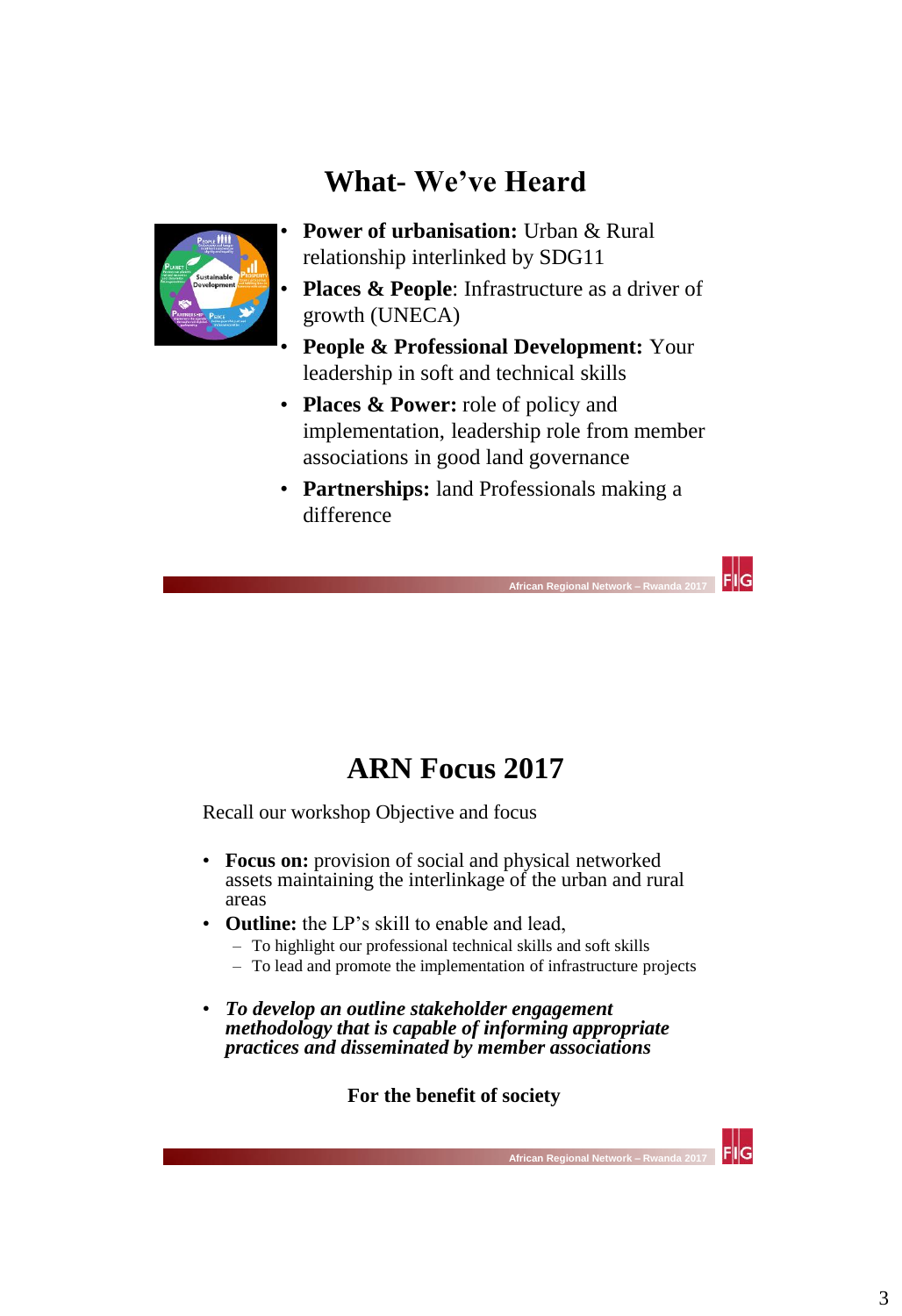### **Find Your Asset Group**



7 Groups for Infrastructure

- Roads, Railways, Airports,
- Water & Sewers, Renewable energy, and
- Telecom & digital infrastructure
- Limited numbers in each (7)
- Choose your preferred group
- Write your name on the flip chart
- If full, select from your next preference

## **Group Objective**

 **African Regional Network – Rwanda 2017** 

### *Outline Your Infrastructure engagement strategy*

#### **Part 1:**

- Address to civic society (occupiers informal or formal)
- Outline What Project and Why there will be benefits to the community

#### **Part II:**

- Consider the leadership you as a professional will be providing to implement (hard and soft skills, and
- What is the activity that our Member Associations can do to help land professionals engage?

 **African Regional Network – Rwanda 2017** 



 $\mathsf{Fil}\mathsf{G}$ 

 $F||G$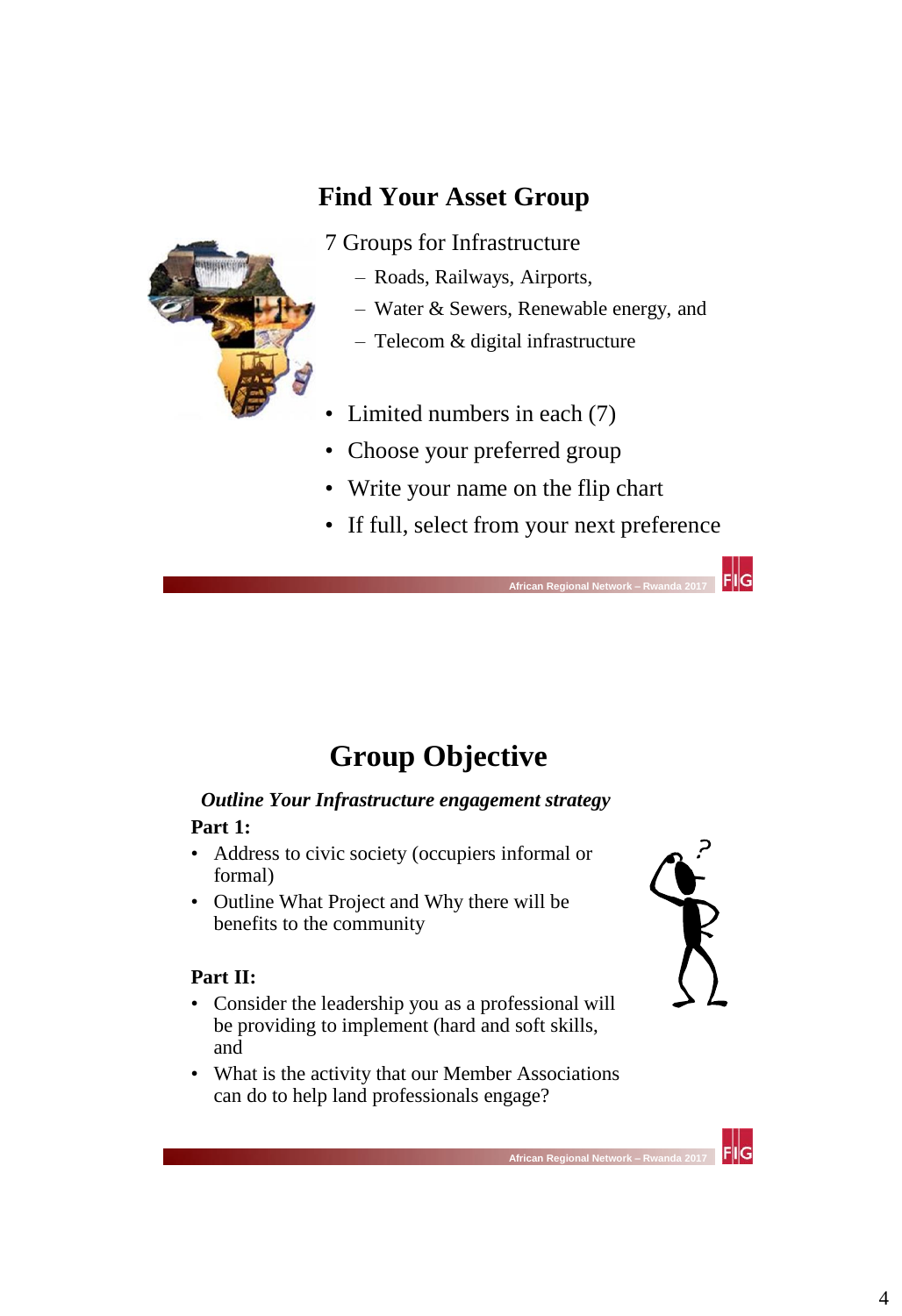### **Part I & II All great things begins as projects**

*Part I Record on an A4 sheet t*he following:

- Project title
- Project plan: project timeline (phased)
- Project Details
- Project outcome
- This demands knowing how your skills contribute to:
	- Hard and technical skills associated with, project management, land survey, QS, Valuer, planning
- *Part II Record on a flip chart*:
	- Your engagement strategy
	- Key Member Association activities



# **Tea/ Coffee**

 **African Regional Network – Rwanda 2017** 

#### *Presentation in 30 mins*



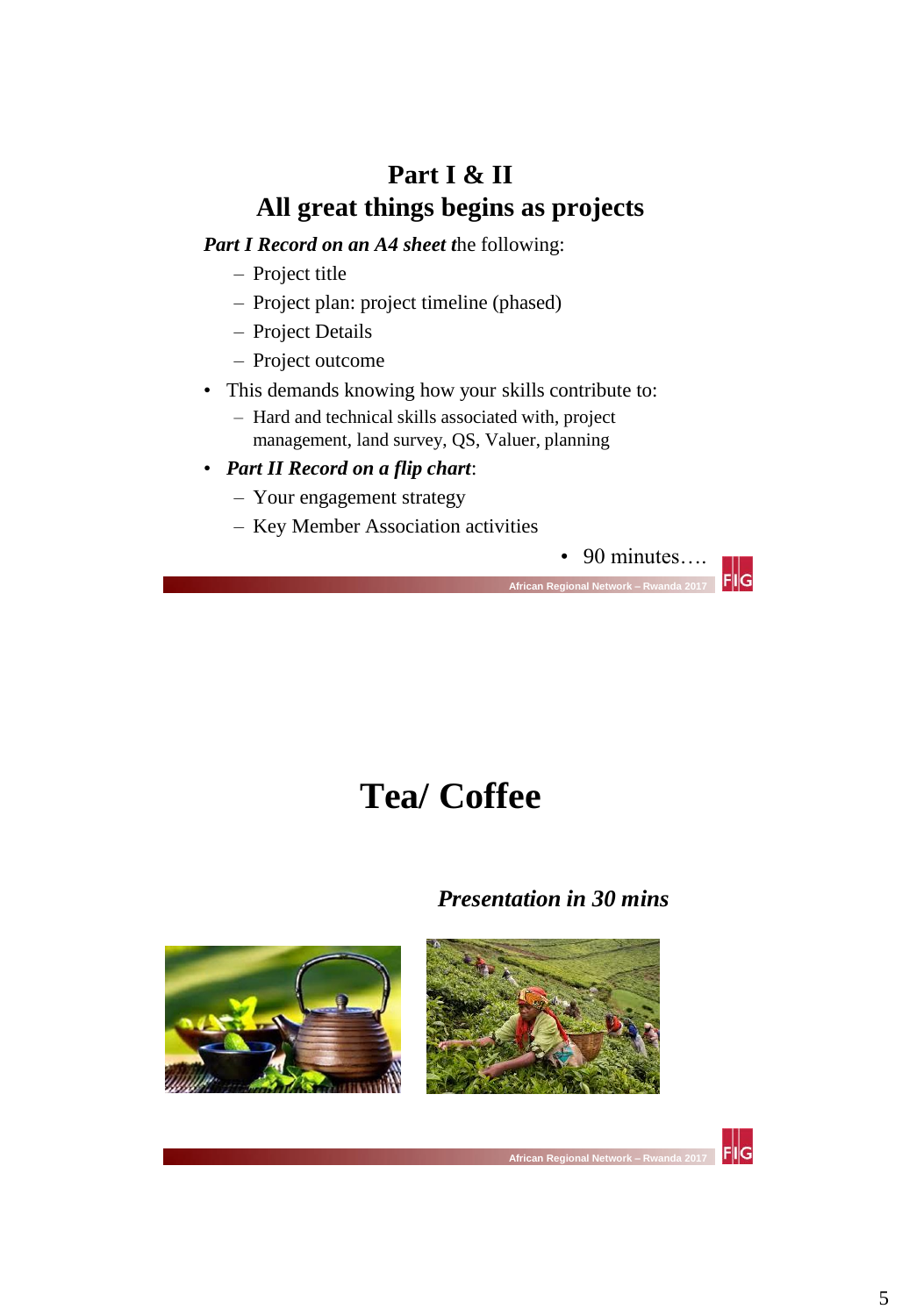

# **Market place**





 $\blacktriangle$ 

 $F||G$ 



Your Engagement strategies:

**What happens next**

- Proposals to be edited and available to be included in workshop report that displays your methodology to Member Associations
- We will 'sense-test' at the ARN roundtable in Istanbul before these are submitted to Member Associations
- Agree responsibilities:

 **African Regional Network – Rwanda 2017** 

- forward information to DD by end February 2018
- Advise group leads email address

– In the meantime…………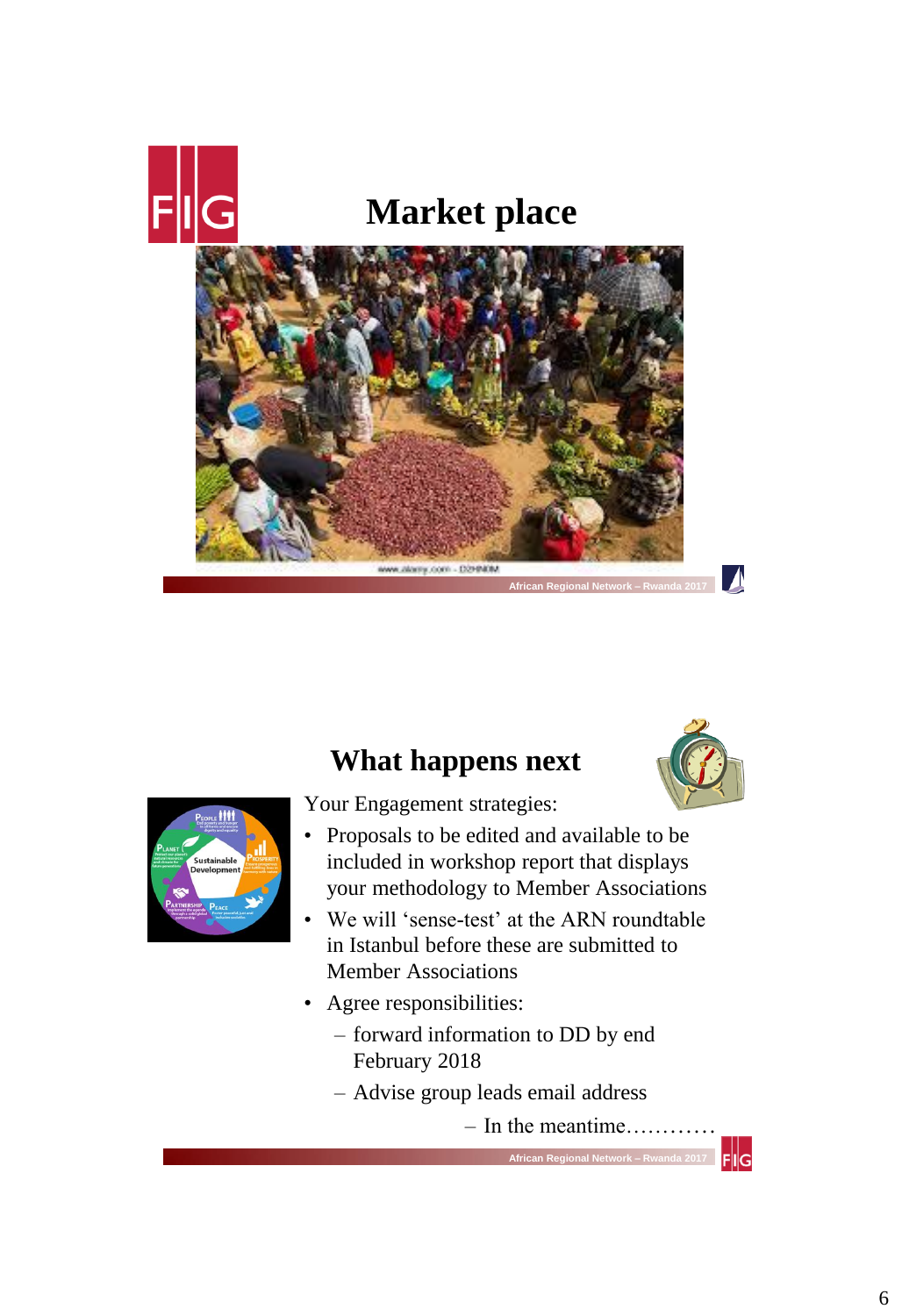

## Closing

 **African Regional Network – Rwanda 2017** 

# **Some Final Thoughts**



Plenary: Ideas for sharing

• Chair: Yaw Sam Kingsley (Africa Young Surveyors)  $\blacktriangle$ 

 $F||G$ 

#### And

 **African Regional Network – Rwanda 2017** 

• by Invitation: Daniel Brown Ghana Institution of Surveyors